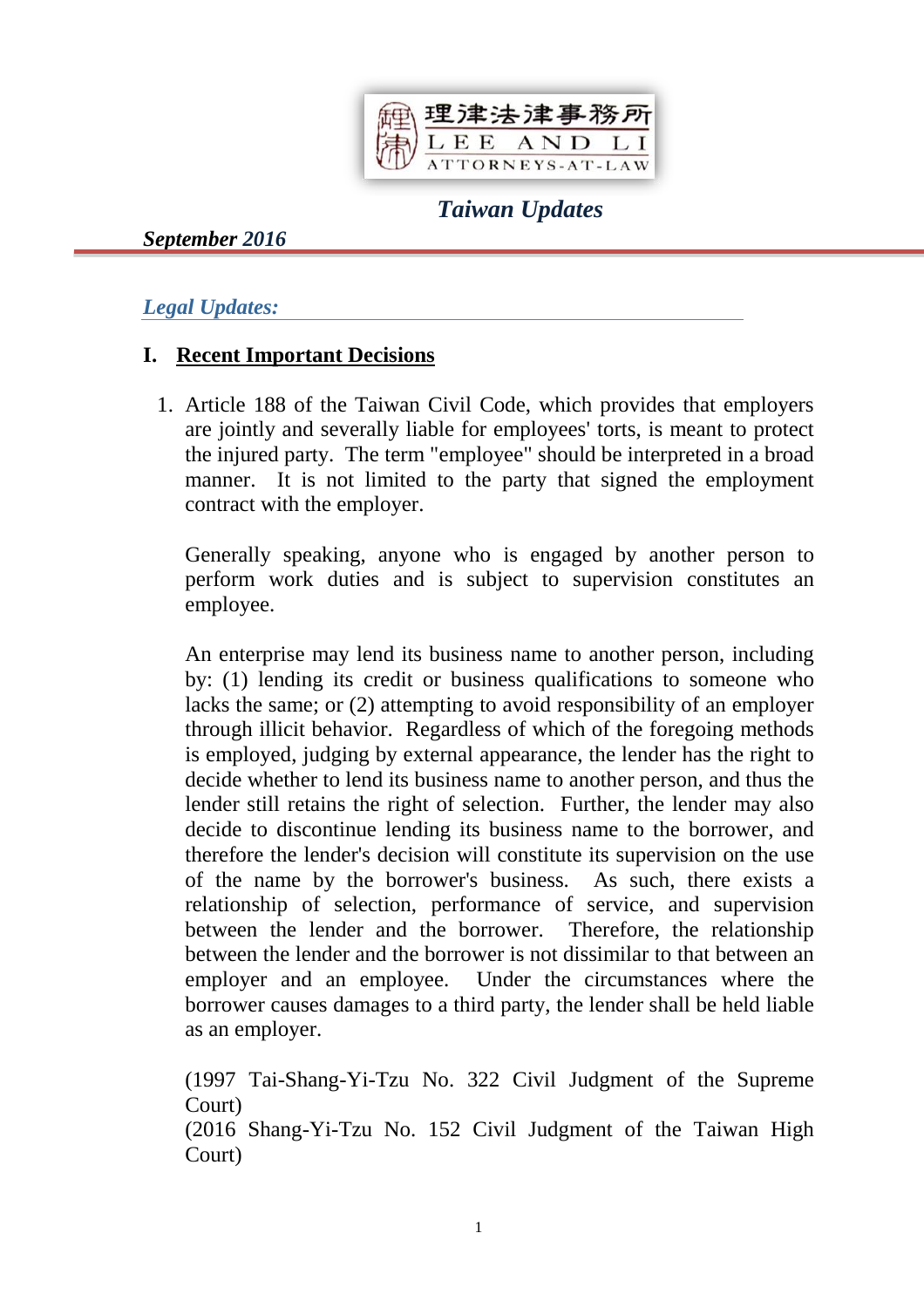2. Article 24 of the Labor Standards Act ("LSA") provides that employees must be paid additional wages for the extension of their work hours as requested by the employer.

Further, according to Article 32 of the LSA, any extension of the employee's work hours must be mutually agreed to by both the employee and employer. This shows that extension of an employee's work hours may not be determined unilaterally. Any such unilateral extension, made by either the employer or the employee, will be of no force or effect.

If the employee, without the consent of the employer, unilaterally extends the working hours, such extension is inconsistent with the rules governing overtime work, and such employee has no right to claim overtime pay. This is meant to prevent infringement on the employer's approval rights and human resource management rights.

(2016 Lau-Shang-Yi-Tzu No. 16 Civil Judgment of Kaohsiung Branch Court, Taiwan High Court)

### **II. Fair Trade Law**

On July 18, 2016, the Fair Trade Commission ("FTC") of Taiwan's Executive Yuan promulgated amendments to the "FTC Guidelines on Merger Filings." The key point of the amendments is that internal mergers of companies within the same group, even if they conform to the merger types under Article 10(I) of the Fair Trade Act, are not subject to an FTC filing requirement. This is because there exists an "economic unity" between the controlling and affiliated companies and the merger constitutes an internal restructuring of the organization that will have no actual impact on competition. As such, there is no practical benefit to controlling such mergers. Thus, the original Article 7(5), which dealt with the rules concerning filing procedures for controlling and affiliated companies, is repealed.

### **III. Intellectual Property Law**

On August 4, 2016, Taiwan's Executive Yuan adopted draft amendments to the "Patent Act." These amendments are mainly meant to bring Taiwan's IP legal system into alignment with the Trans-Pacific Partnership Agreement ("TPP") and demonstrate Taiwan's efforts to join the TPP.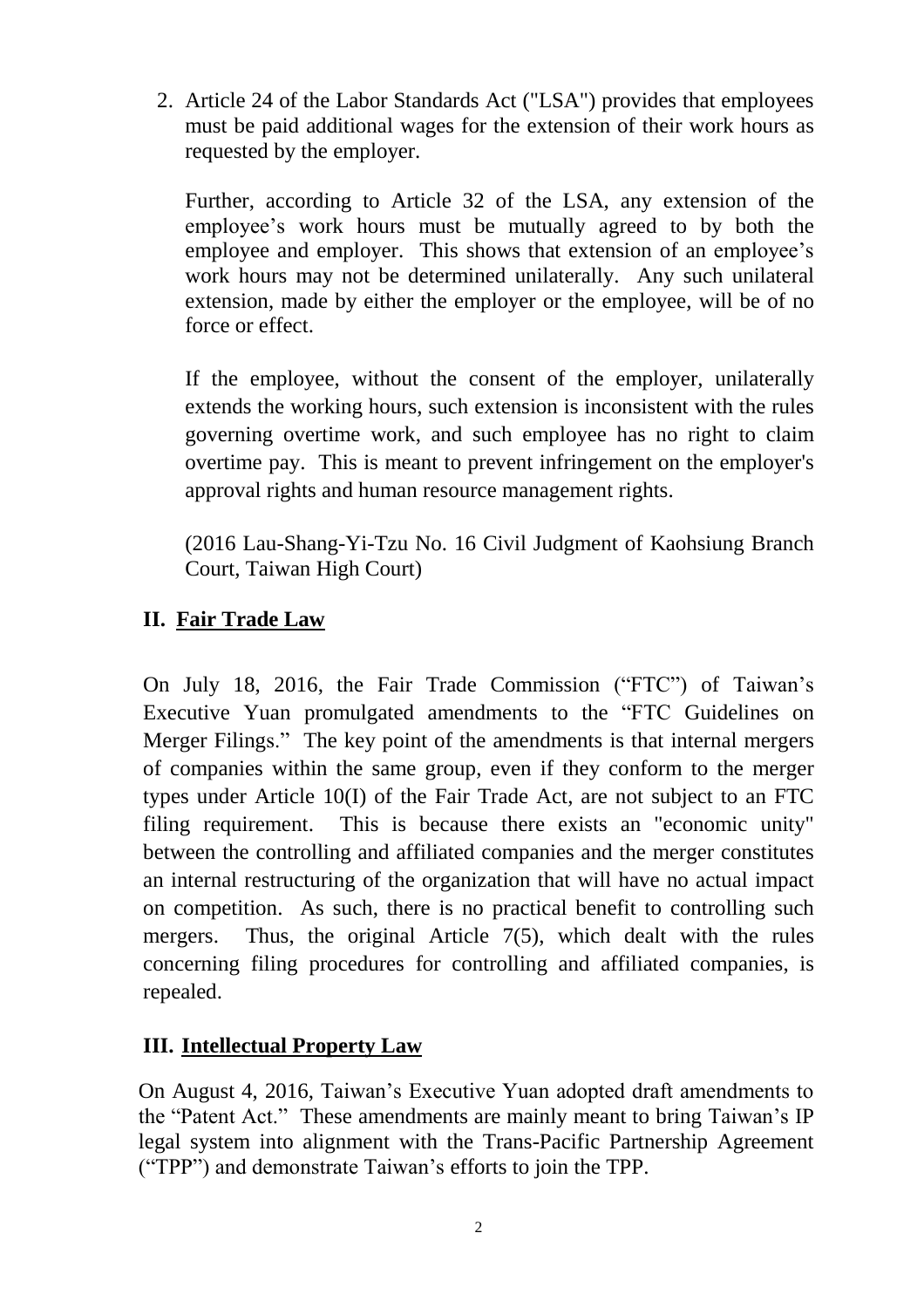After the completion of the legislative processes, the amendments should have a positive effect on encouraging patent protection for R&D results, as well as facilitating Taiwan's second round of negotiations on joining the TPP.

The key points of these amendments are as follows:

- 1. If the applicant, prior to applying for a patent, has disclosed its technology, and after such disclosure applies for the patent within the specified grace period, any disclosure made prior to the application will not prejudice the patentability of the invention. The amendments will extend the grace period and relax the reasons for disclosure. The amendments also abolish certain procedural requirements of requesting the grant of a grace period.
- 2. The term of patent protection begins at the date of application. In order to avoid unreasonable delay in the examination process, which reduces the period during which the patent holder may exercise his or her patent right, these amendments introduce a mechanism to apply for an extension of patent term due to delay of the examination process. In the future, if the examination of an application is unreasonably delayed, the patent holder can apply to extend the term of the patent rights.
- 3. Amendments to the Pharmaceutical Affairs Act stipulate that the holder of a patent for a new medicine can, during the generic drug license review process, file a lawsuit in order to claim a patent infringement.

### *Economic Updates:*

### **Taiwan Stock Exchange Plans to Diversify and Liberalize Examination Conditions for Listing**

The Financial Supervisory Commission ("FSC") of Taiwan's Executive Yuan has recently promoted the "Three-Power-Four-Support" project, which will use the three powers of financial capital, human capital, and location to support industry, entrepreneurship, innovation and employment.

In order to complement the FSC's four areas of "Support," the Taiwan Stock Exchange has instructed the relevant departments to gather information concerning the standards for stock listing of other jurisdictions. In order to be economically competitive with stock exchanges of other countries and attract foreign companies to list in Taiwan, the FSC plans to change the single-listing standard that has been in force for nearly 20 years (i.e., capitalization of at least NT\$600 million and pretax profit constituting at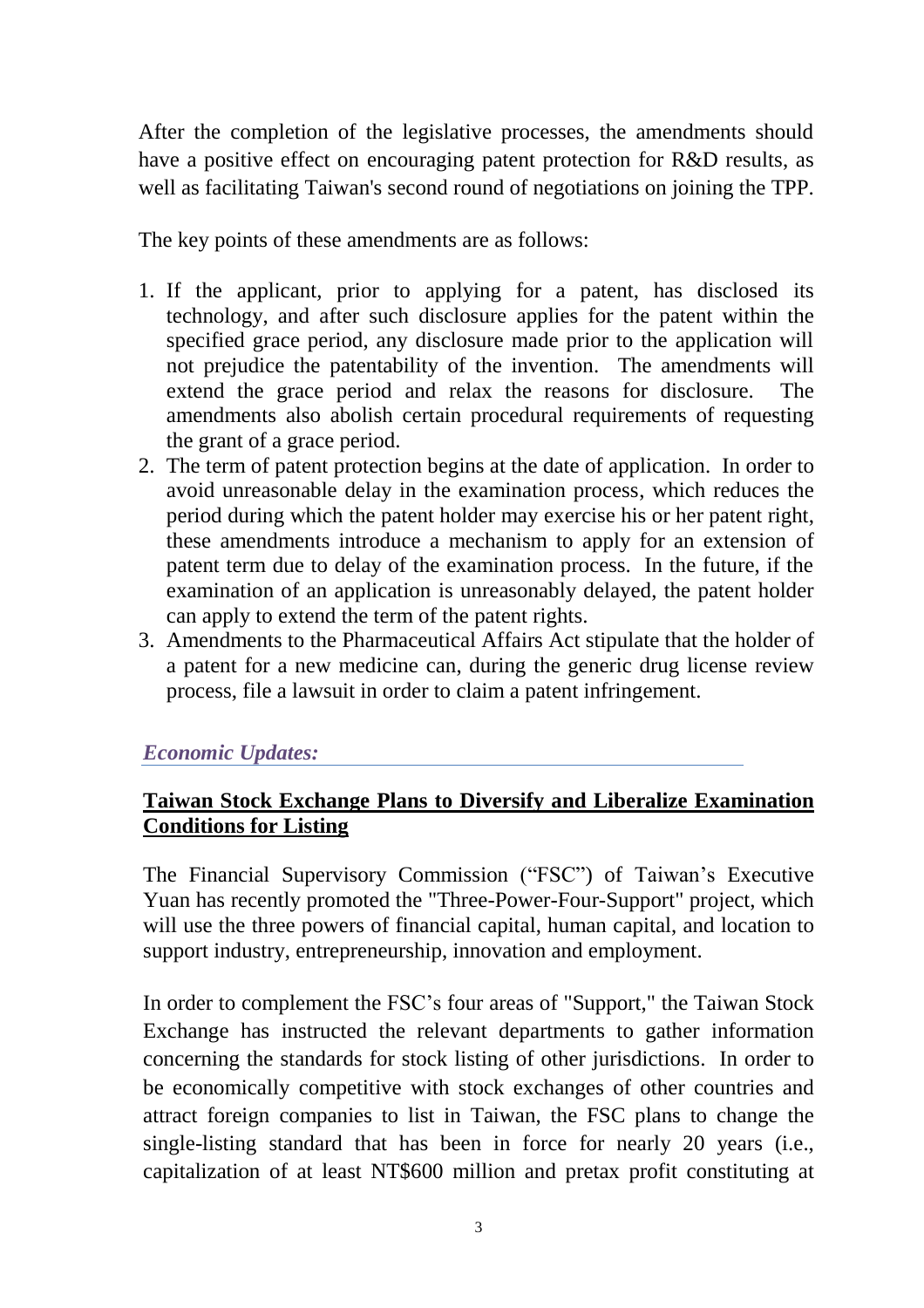least 6% of capital investment), and adopt diverse and liberal examination conditions for listing by taking the net profit and market value into account.

#### **Taiwan's Purchasing Managers Index ("PMI") and Non-Manufacturing Index ("NMI") both Picking Up: Clear Signs of Economic Recovery**

In July 2016, Taiwan's Chung-Hua Institution for Economic Research published Taiwan's Purchasing Managers Index ("PMI") and Non-Manufacturing Index statistics. The PMI increased by 0.9 to 54.2 in July 2016, marking the fifth consecutive month of expansion and PMI levels above 50. Both PMI and NMI have expanded and remained above 50 for two months, seen by industry experts as a signal of gradual economic recovery anticipated for the second half of 2016. In particular, since the manufacturing sector has been above 50 for five months, the second half of 2016 holds promise for continued improvement over the first half of the year. Further supporting this view, Taiwan's Directorate-General of Budget, Accounting and Statistics announced that the economic growth rate for the second quarter of 2016 was a better-than-expected 0.69%. The annual growth rate for 2016 is expected to be at least 1%.

### *Government Updates:*

## **Taiwan Executive Yuan's Objectives for 2017: Accelerate Industry Upgrading**

In August 2016, Taiwan's Executive Yuan adopted the draft "2017 Executive Yuan Policy Objectives." Taiwan will adopt a professional recruitment plan that is designed to increase the island's economic innovation and cement its position as Asia's Silicon Valley by attracting professionals in the areas of intelligent machinery, green energy, medical biotechnology, national defense and other major innovative industries.

In 2017, Taiwan will also amend corporate-related laws, and promote a "one fixed day off, one flexible day off" bill and Elderly Employment Stabilization Act.

With respect to cross-Strait (Taiwan-China) relations, the core policy objective is to maintain the status quo, continue peaceful development, and carry out good faith communications through cross-Strait (Taiwan-China) dialogue systems. Another important objective is to defend Taiwan's sovereignty in the South China Sea and actively settle the dispute.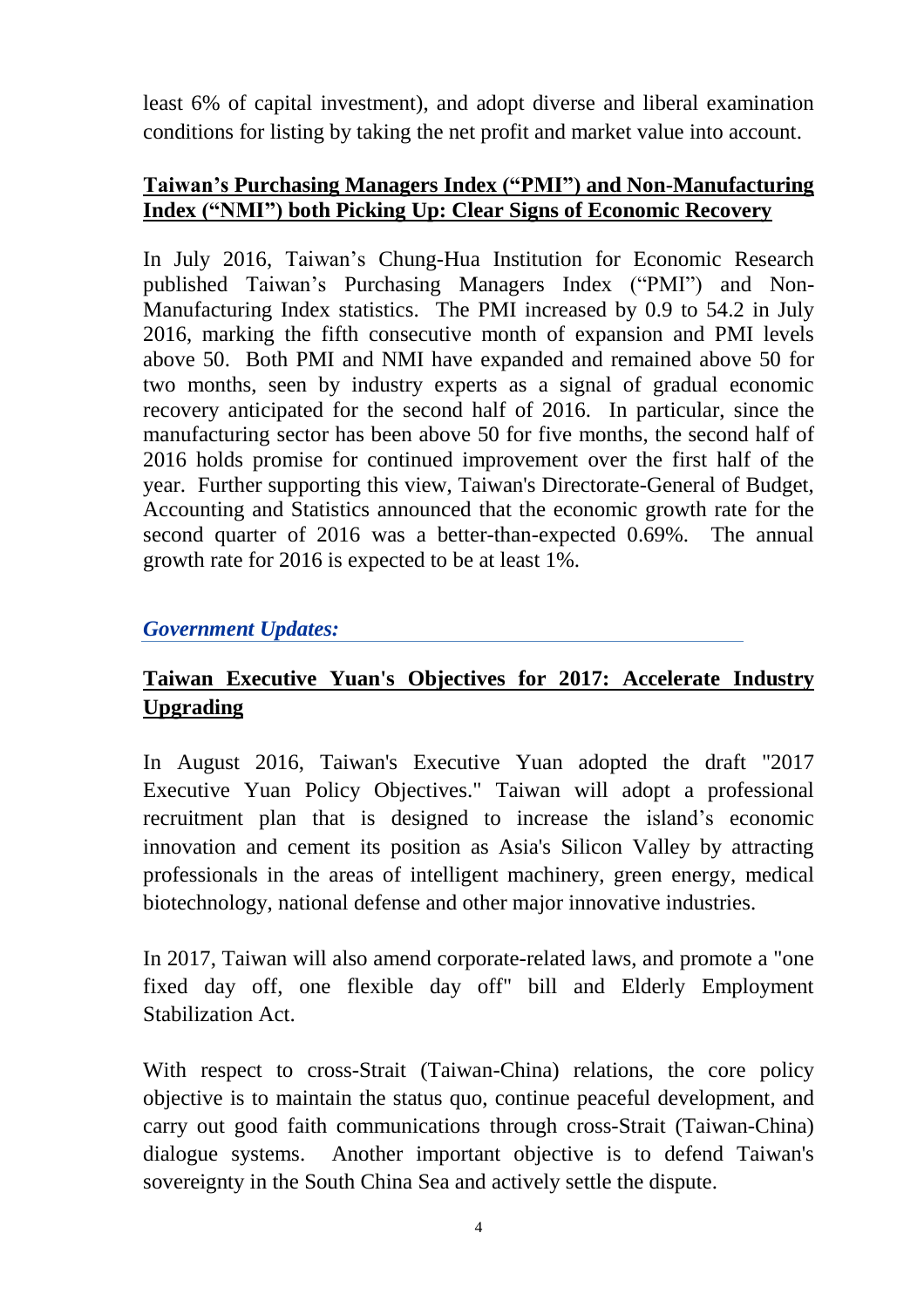### **Mid-Autumn Festival**

The Mid-Autumn Festival, which is also known as Mid-August or Moon Festival, will be observed on September 15 this year. The Mid-Autumn Festival is one of Taiwan's three major traditional holidays (the other two are the Dragon Boat Festival and Chinese New Year). This holiday has been an important time for family and friends to gather together, and thus has been greatly valued.

Mid-Autumn Festival originated in ancient times when the Chinese people may have worshipped the moon. References to the festival date back to the Rites of Zhou, an ancient Chinese text written circa 300 BC. As time went by, the Mid-Autumn Festival became an important annual holiday and its meaning and traditions developed to encompass the now familiar myths of Chang'e, Wu Gang, and the Jade Rabbit. In addition, the Mid-Autumn Festival is considered the birthday of Yuelao, a traditional Chinese deity representing the god of marriage, to whom unmarried Taiwanese will pray for help in finding true love.

Nowadays, watching the moon remains a continuing Mid-Autumn Festival custom. However, current food custom during the September holiday reflects a changing of the times. In addition to eating tasty "moon cake" pastries and a local fruit called pomelo, Taiwanese celebrating this holiday have adopted a more modern tradition of barbequing meat with friends and family. This form of holiday celebration has become one of the major features of modern culture in Taiwan.

*The Taiwan Updates content on Taiwanese law and regulations is meant to provide an overview of the latest legal developments in Taiwan. Due to the generality of this overview, the information contained herein may not be applicable in all situations and should not be acted or relied upon without special legal advice. For more information or advice on specific legal issues, please contact Lee and Li directly. Our contact information is provided below.*